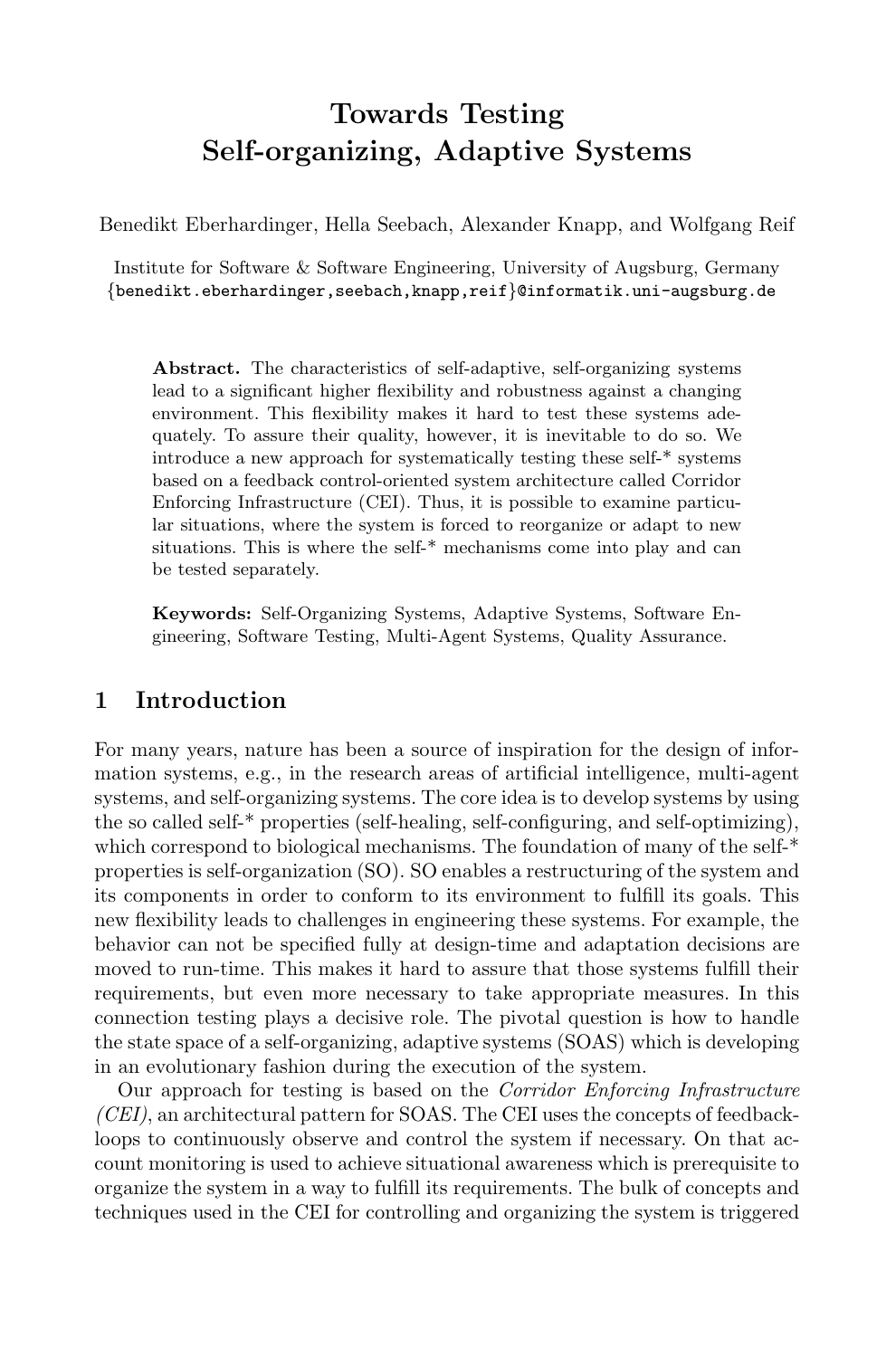by the violation of constraints. An error-free CEI will consequently guarantee a system that fulfills its requirements at every time. On this account, we claim that testing SOAS can be achieved by testing the CEI. Here we benefit from specific characteristics: we are able to reduce the relevant state space of the system to be tested tremendously and to gain a clear dist[inc](#page-3-0)tion between correct and incorrect behavior out of the concepts of the CEI—essential for evaluating the tests. SOAS are highly distributed systems—making them hard to test—and are interacting locally to solve problems. This locality is exploited in our approach, because many test cases focus on single agents or small agent groups of which the system is composed; this focus make it easier to execute and evaluate them.

In the following sections we will discuss relate[d](#page-5-1) [wo](#page-5-2)rk and describe our ap[p](#page-5-0)roach for testing SOAS, which is based on concepts of the CEI that are introduced in Sec. 3 and concepts to reveal failures out of the CEI in Sec. 4.

## **2 Related Work**

The necessity of testing adaptive systems has been recognized in the testing community [8,9,12] as well as in the community of adaptive systems [5,11]. Both run-time and design-time approaches have considered indeterminism and the emergent behavior as main challenges for testing [ad](#page-5-3)aptive systems.

Run-time approaches for testing take up the paradigm of run-time verification [3,7,4]. They shift testing into run-time to be able to observe and test, i.a., the adaption to new situations. Camara et al. [1] are using these concepts to consider fully integrated systems. The authors simulate the environment of the system to investigate its adaptive capabilities, and to collect data about how the system reacts. The sampled data is then combined with a probabilistic model of the system and used as input for a model checker in order to evaluate given system properties. Similar approaches are taken by Ramirez et al. [10]. They use the sampled data from a simulation t[o](#page-5-4) [ca](#page-5-5)[lcu](#page-5-0)late a distance to expected values derived from the goal specification of the system.

Overall the run-time approaches are limited to test [th](#page-5-0)e fully integrated system and are only sampling, but not evaluating, data at run-time. We extend this simulation testing of a fully integrated system by a bottom-up testing strategy, starting from single agents, in order to cover testing in the whole software development life cycle. Furthermore, we are able to evaluate the runs online without complex model checking on the system level with the usage of the CEI.

Design-time approaches for testing adaptive systems [8,9,12] are focusing on specific subsets, e.g., the implementation of single agents. Zhang et al. [12] are focusing on testing the execution of plans of single agents and groups of agents. This focal point does not allow to evaluate adaptive or even self-organizing characteristics of the system, contrary to our approach.

In conclusion, testing adaptive systems is in focus of some research groups. However, none of them is extending the techniques to self-organizing systems which are able to form emergent behavior. We aim to deal with SO in all its facets and therefore combine run- and design-time testing techniques.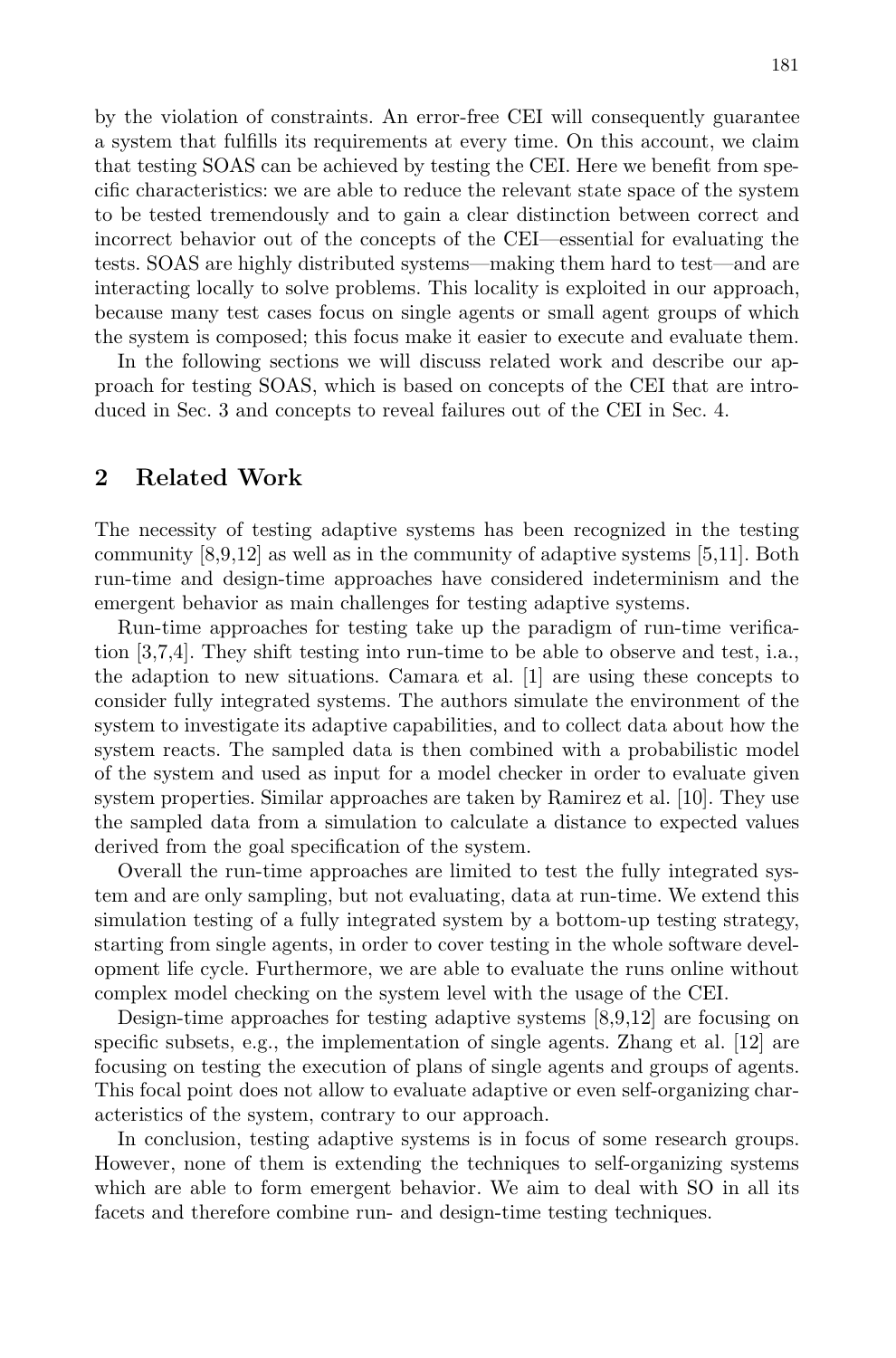# **3 The Corridor Enforcing Infrastructure: Enabler for Systematic, Automatic Testing of SOAS**

The CEI is an architectural pattern for SOAS, based on decentralized feedbackloops used to monitor and control single agents or small groups of agents in order to enforce that all system requi[rem](#page-5-6)ents are fulfilled at all times. The decentralization follows from a modular system structure where the system requirements are ad[dr](#page-2-0)essed to single or small groups of autonomous agents. An error-free CEI makes it unnecessary to test concrete system states, because [t](#page-2-0)he CEI guarantees that all states fulfill the system requirements. Consequently, only the CEI and its mechanisms must be tested instead of the whole SOAS en bloc, this significantly reduces the te[st](#page-2-0) effort.

The CEI is based on the conc[ep](#page-2-0)t of the corridor of correct behavior (CCB) which is formally introduced by Güdemann et al.  $[6]$ . The corridor is formed by all requirements, realized as constraints, of the considered system. An exemplary corridor is shown in Fig. 1. If all constraints are fulfilled, the system is inside the corridor. Otherwise, the system leaves the corridor, indicated by a flash in Fig. 1, this demands that the system is transitioned into a safe-mode. Furthermore, the system has to be reorganized to return to a state within the corridor; this is shown through the check mark in Fig. 1. An error would occur if a transition outside of the corridor is taken, indicated by a cross in Fig. 1. The CEI implementation

<span id="page-2-0"></span>

**Fig. 1.** Schematical state-based view of the co[rri](#page-5-7)dor of correct behavior and the different phases of testing SOAS. *INVCEI* is the conjunction of all constraints of the system controlled by the CEI.

of the CCB is based on a monitoring and controlling infrastructure. The monitoring infrastructure observes the system and detects a violation of the corridor; in some cases it can be (semi-)automatically generated from the requirement documents of the system, as shown by Eberhardinger et al. [2]. The controlling infrastructure ensures that the system is transitioned into a safe mode when the constraints are violated and reorganizes the system that all requirements are fulfilled again.

The CEI and its mechanisms will be tested in order to validate that the SOAS fulfills all requirements at all times. Several failures can occur independently due to the SO mechanisms used in the controlling infrastructure, e.g., genetic

182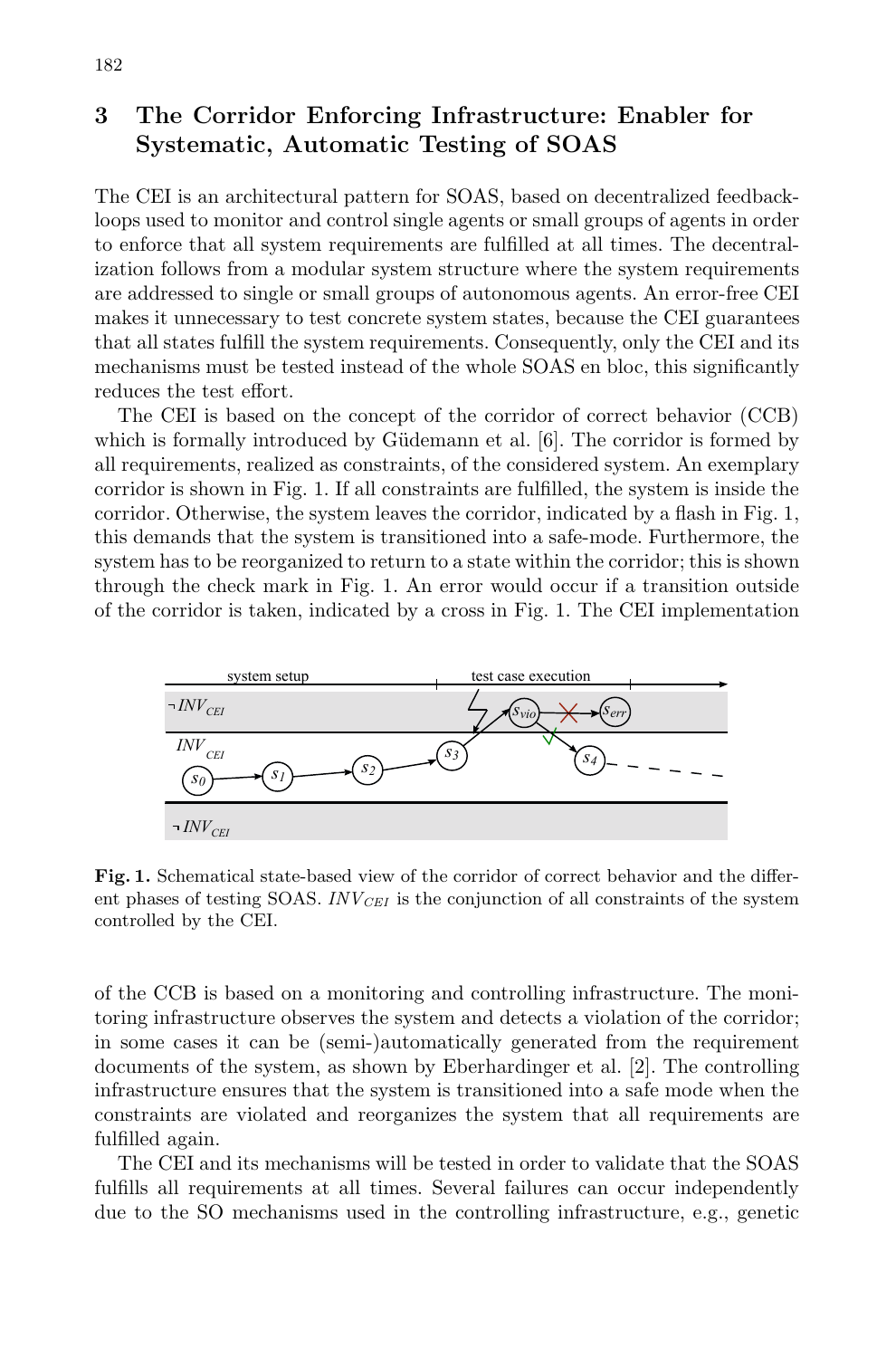<span id="page-3-0"></span>algorithms or constraint solving. Our SOAS testing approach examines special situations where the system is confronted with environmental situations in which SO or adaptation is required and the CEI stressed. In the next section we will outline how to cope with this in our testing concepts in more detail.

## **4 Environmental Variation Scenarios: Forcing the CEI to Reveal Failures**

To force the CEI to reveal failures we use test scenarios which stress this infrastructure. We apply a compositional test strategy which is geared to the classic testing strategies unit testing, integration testing, and system testing. Thus, we are able to form a test process for the whole development cycle.

The nature of the mechanisms within the CEI are on adapting and reorganizing the system to react to its changing environment. Thus, we aim to automatically generate so called environmental variation scenarios (EVS) for testing the mechanisms of the CEI. For a single agent, this means in fact we want to validate that changes in the environment are detected via sensors used by the monitoring infrastruct[ur](#page-2-0)e and the agent adapts accordingly to fulfill its goals. The input for the agent can be simulated by mocking in the test system without setting up complex initial states. We automatically extract the EVS from the specification of the agents and use them for testing. For this purpose we have to take a closer look at the behavioral model (e.g., state machines) of the agents to derive a model of their interactions with the environment. To build the EVS from these models we use model checking techniques that find sequences in which the interaction between the agent and its environment leads to a violation of the CCB, illustrated by a flash in Fig. 1. Such a violation has to be detected by checking the system state according to the CCB through the monitoring-infrastructure. It must be pointed out that such violations are no failures of the CEI, but the CEI has to detect them and take the adequate actions.

The EVS are, as introduced, based on single agent situations. This means a fine-grained level of decomposition which also reflects the way the constraints of the CCB are defined and consequently the concepts of the CEI. To be able to test scenarios where several agents are interacting, we need to extend the EVS. Interactions are essential in testing, especially to cover SO mechanisms, since the results of these mechanisms mainly depend on interactions of the participating agents, which lead to restructuring and adaptation of these participating agents. This characteristic has to be reflected in the test scenarios for groups of agents on the agent interaction level. Interactions between agents in SOAS use different mechanisms, e.g., stigmergy or simple message passing. These interdependencies have to be taken into account to derive a scenario for a group of agents as well as for a fully integrated system under test. The interactions can be culled from the communication protocols of the system. The scenarios for single agents can now be connected via the possible interactions between agents. The result will be an interaction model for selected scenarios. Because of evolutionarily changing system structures, it is hard to predict which communication scenarios will be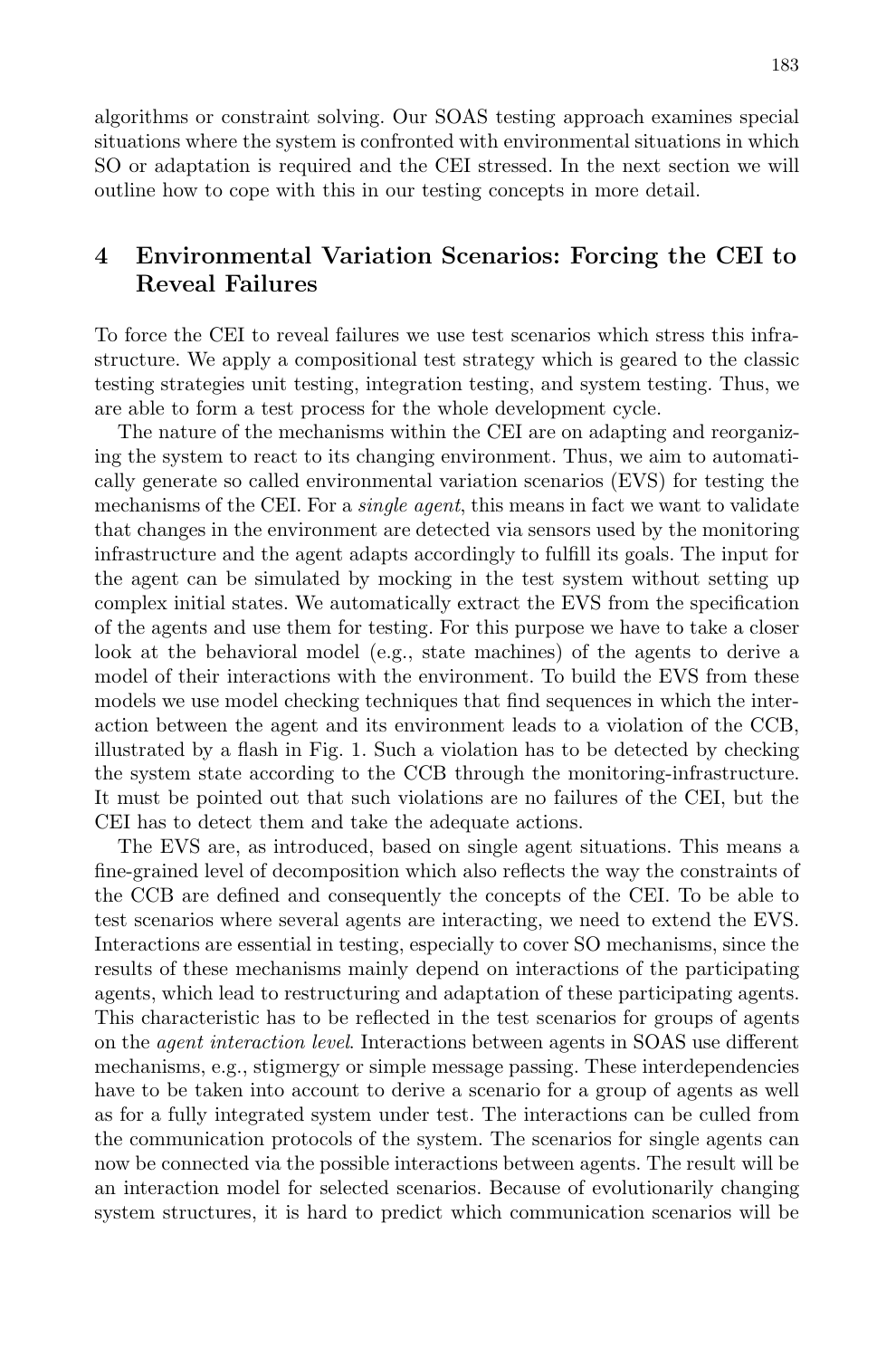executed. But by focusing on the EVS for derivation of test cases, the resulting interaction scenarios are just small subsets of the overall system communication and therefore much more manageable in testing. In contrast to the tests for single and separated agents, the execution of EVS for groups of interacting agents can, in general, not be executed without a setup phase, because the mocked up environment is increasingly replaced by real, interacting agents. The needed structures or parameter settings of the mechanisms have to be initialized in a setup phase. This reflects the fact that the SO mechanisms are sometimes based on evolutionary algorithms, e.g., genetic algorithms can be used for calculating new interaction structures in an agent group and therefore the needed edge weights have to be trained initially before the execution of a test case.

Subsequent to single agent and agent interaction the next step is—analogously to classical system testing—to test the fully integrated system. All mocked-up components will be replaced by real agents. To minimize the overhead for setup we combine test cases so that they can be executed in sequence. In order to connect the scenarios it is necessary that the system state of a completed test case matches with the needed system state a next test case. We use search-based techniques to retrieve the matching scenarios. Furthermore, it is of interest to test interleaving scenarios in the fully integrated system to evaluate interdependencies of the self-\* mechanisms within the CEI. To form these scenarios we combine agents with the following specifics: agents which know each other, agents which are able to communicate with each other, and agents which cooperate.

Besides developing test strategies we aim at establishing a set of coverage metrics which are focused on the coverage of the CEI. These metrics are reflecting our approach on testing SOAS by using the CEI. Standard coverage metrics make statements on code fragments, logical elements in the code, or on control/program flow coverage. For our testing approach the significance of classical coverage metrics is no longer sufficient. Based on the concepts of input space partitioning we describe the expressiveness characteristics for the input domain. The metrics based on partitioning consequently give evidence on the coverage of each region separated by the defined characteristics. As already stated above the most important characteristics for the mechanisms in the CEI are based on changing environmental situations and interactions between agents. Consequently, we will use these features to partition the input space. Based on this partitioning different kinds of combinatorial metrics can be retrieved and used for SOAS. The resulting metrics are able to cope with indeterministic, evolutionary structures of SOAS by benefiting from the CEI concepts.

#### **5 Conclusion and Outlook**

We outlined an approach to cope with the complexity which arises from the flexibility of SOAS. For this purpose, we briefly introduced the architectural pattern called CEI that enables systematic, (semi-)automatic testing of SOAS. The concept of the CCB is used to form EVS. We generate these scenarios to accelerate the system to adapt and reorganize to new situations in order to